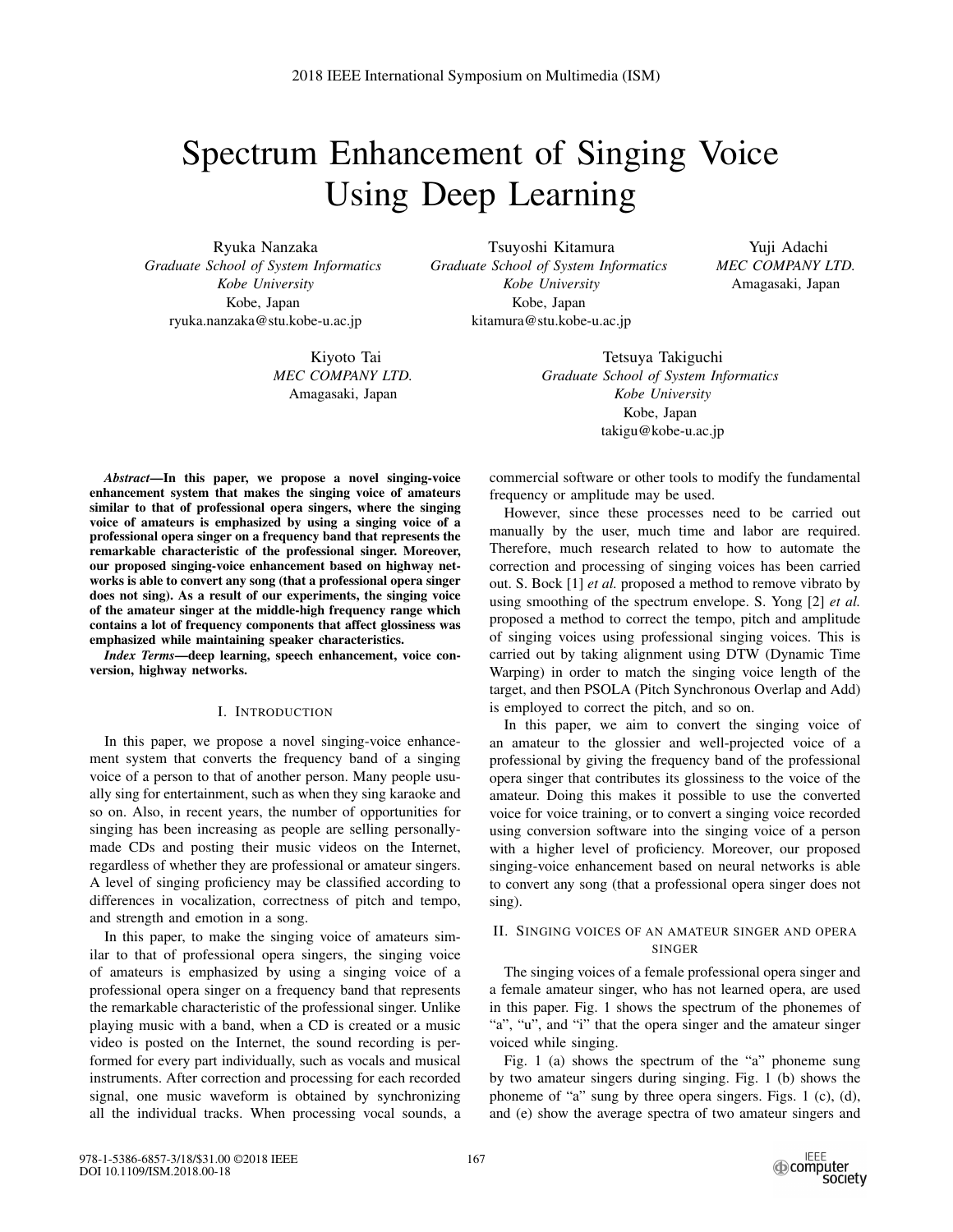the average spectrum of three opera singers for phonemes of "a", "u" and "i". When analyzing the spectra, a section of 0.5 seconds is extracted from the singing voices for the same part of the musical score.

As shown in Fig. 1, there is no difference between the voice of the opera singers and the amateur singers around the low-frequency band. At the middle-high frequency range from 3,000 Hz to 4,000 Hz band, the professional voice is stronger compared to the voice of the amateur, and it indicates that the middle-high frequency range includes many glossy components of the voice (of the professional opera singers).



Fig. 1. Sample spectra of amateur and opera singers.

# III. ENHANCEMENT OF SINGING VOICE USING DEEP LEARNING

As mentioned above, in order to convert the amateur voice into the glossy and well-projected voice of an opera singer, we considered adding or emphasizing the energy component of the middle-high frequency range from 3,000 Hz to 4,000 Hz of the voice of the opera singer into the voice of the amateur. In order to convert any song that is not included in the training data and that the opera singer does not sing, a framework of neural networks is proposed in this paper.

In this work, the speech features of the amateur singer are used as the input of neural networks, and those of the opera singer are used as supervised data. In order to estimate the difference between the bands from 3,000 Hz to 4,000 Hz, highway networks [3] is used, which have a structure that enables us to calculate the difference in spectra. Fig. 2 shows the outline of the proposed method. It is divided into two processes to create the parallel data used for learning and to emphasize the singing voice of the amateur singer. After voice enhancement using highway networks, the singing voice is resynthesized using a vocoder, where the fundamental frequency (F0) and the aperiodicity index of the amateur 's voices are used.

## *A. Creation of parallel data*

Regarding the singing voice used in this work, the song tempo is different among all singers (even if all singers sing the same song), and it is necessary to create parallel data. Sangeon *et al.* [2] shows that alignment errors occur at places where vibrato or pitch fluctuation is large when creating parallel data for singing voices. For this reason, in this work, we compare the singing voice of amateurs and that of professionals with the lyric information (consisting of 44 phonemes) and singing voices, and then carry out forced alignment to obtain the time length of the phoneme. Then, DTW (Dynamic Time Warping) [4] is applied for each phoneme to obtain parallel data. The path of the DTW is shown in Fig. 3. It shows the spectrograms from 0 Hz to 5,000 Hz. As shown in Fig. 3, the obtained alignment avoids any influence from vibrato.

## *B. Spectrum enhancement*

Highway networks are widely used for voice signal processing, such as voice synthesis [5] and voice conversion [6]. In this work, using highway networks, the amateur voice is converted to the professional opera voice at the frequency band that represents the remarkable characteristic of the professional singer. For the learning of highway networks, the spectrum obtained by analyzing the amateur singing voice is used as the network input and the spectrum obtained from the voice of the opera singer is used as supervised data. Fig. 4 shows the outline of the forward propagation of the highway networks. Propagation of the highway networks is calculated as follows.

$$
y = H(x) \circ T(x) + x \tag{1}
$$

Here,  $\circ$  represents the element-wise multiplication.  $H(\cdot)$  is the non-linear function consisting of the delta calculation, spectral differences estimation described as feed-forward neural networks, and parameter generation using MLPG algorithm [12].  $T(\cdot)$  is the highway networks gate function described as feedforward neural networks. Each value of the gate output  $T(x)$ ranges [0.0-1.0] and weights the spectral differences  $H(x)$ . When each value of the gate output  $T(x)$  is zero, input features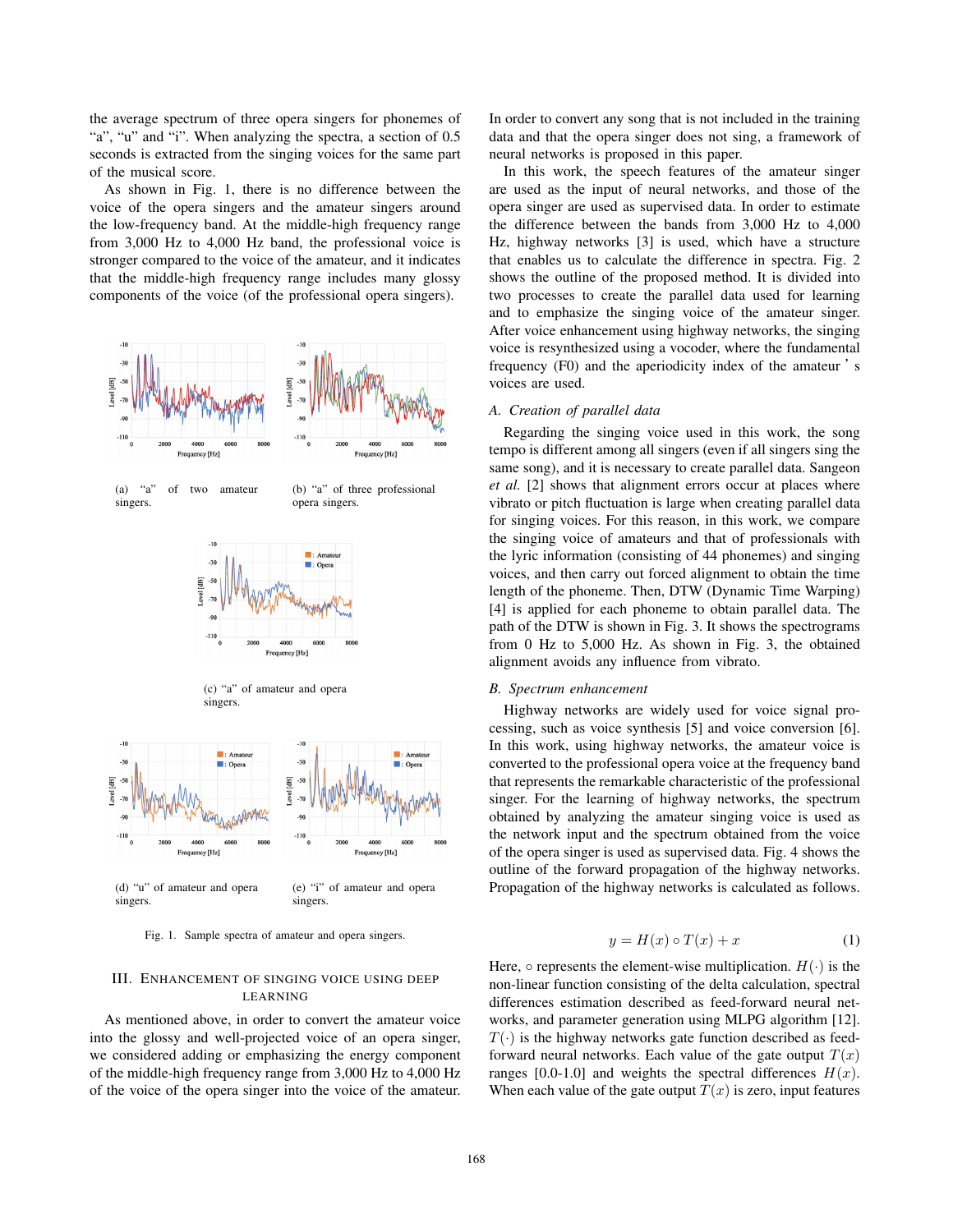

Fig. 2. Proposed method.



Fig. 3. Example of DTW path between two singing voices.



Fig. 4. Singing voice emphasis using input-to-output highway networks.

x become the network prediction. When  $T(x)$  is one, these networks become residual networks.

#### IV. EXPERIMENTAL EVALUATION

## *A. Experimental conditions*

As experimental data, singing voices of one soprano opera singer and one amateur without opera experience were used. We used 15 songs of about one and half minutes in length (including the silent section) centered on nursery rhymes as learning data. The audio data were sampled at 16 kHz with a bit depth of 16 bits and shifted every 5ms. For the training data of the singing voice, the silent section including the rest, is removed from the parallel data. WORLD [13] was used to extract the spectra, fundamental frequency, and aperiodicity indices. For the highway network features, 59-dimensional mel-cepstrum [14] obtained by applying a mel-filter bank to a spectrum extracted by WORLD was used. Both input and output are normalized to a mean of 0 and a variance of 1.

For the highway networks that estimate the difference spectrum, a feedforward network, which has two hidden layers, was used. Adagrad [15] is used for the learning algorithm of the network, and its learning rate is set to 0.01. Each hidden layer has 256 units, and the activation function of the hidden layer is ReLU. As the activation function of the output layer, a sigmoid function was used. The network of input layer, which has 59 units, is used and the output layer, which has 59 units for the gate function, is used.

### *B. Experimental results*

The spectrograms of an amateur voice, a converted voice by using the proposed method, and a professional voice (that is not included in the training data) are shown in Fig. 5. Fig. 5 shows that the energy of the band of 3,000 Hz to 4,000 Hz of the vowel of the voice of the amateur is emphasized by the proposed method. In addition, for the low-frequency band including the speaker's characteristics, the spectrum of the amateur singer is maintained though the professional voice is used as the teacher of highway networks.

The spectrum for the phonemes "o" and "i" before and after conversion are shown in Fig. 6. It shows that the components in the frequency band from 3,000 Hz to 4,000 Hz are emphasized. However, as a result of smoothing due to the neural networks, small fluctuations are ignored, and it is considered that a decrease of the energy of high-frequency components causes the deterioration of the sound quality.

## V. CONCLUSION

In this paper, a novel singing-voice enhancement system was proposed, where a singing voice of an amateur singer is converted to that of a professional opera singer at the frequency band that represents the remarkable characteristic of the professional singer. Comparing the professional singing voice with that of an amateur, the singing voice of the professional singer had strong energy in the frequency band